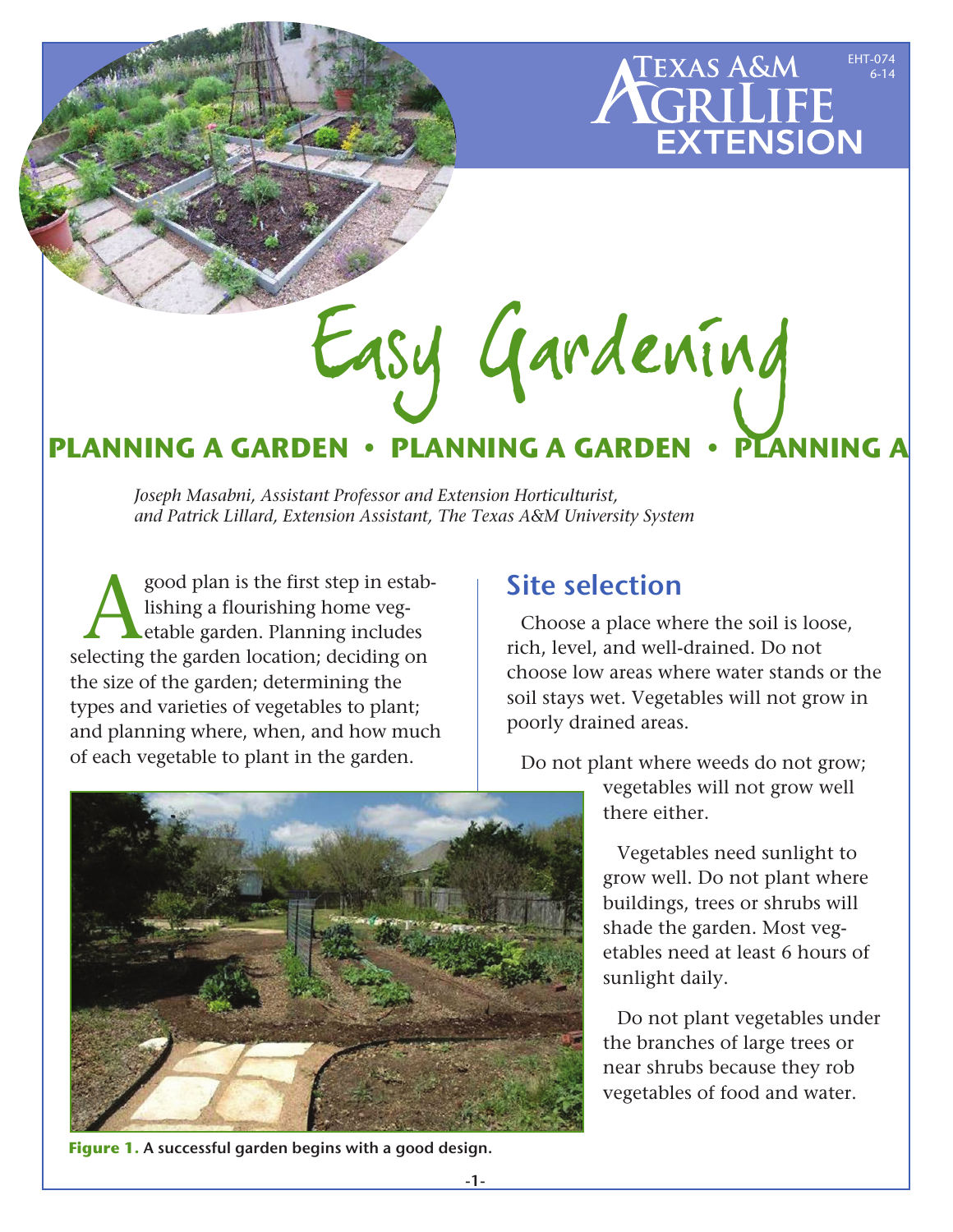Plant the garden near a water supply if possible. In many areas a garden can grow without watering, but it is more likely to be successful if it is irrigated. Water is needed especially during long dry periods or when planting seeds.

Few people have the perfect garden location, so look for the best spot possible.

# Garden size

Making the garden too large is one of the most common mistakes of enthusiastic, first-time gardeners. A garden that is too large will be too much work. When determining the size of your garden, consider these factors:

Available room. For apartment dwellers, the garden may be a planter box. In a suburban or rural area, however, there may be plenty of ground space for a garden.

Available time. If the only time you have for gardening is after work or school, or on weekends, there may not be enough time to care for a large garden.

Family size. If gardening is a family activity, a large space can be cared for. A larger family also can use more vegetables.

Reason for gardening. If the garden is purely a recreational activity, a container or flower bed garden may be big enough. If you want to grow vegetables for canning or freezing, a bigger area is needed.

Types of vegetables to be grown. Some vegetables take a lot of room. Most need at least 3 feet of space between rows. If you want to plant ten rows of vegetables, the garden must be 30 feet wide.

# Deciding what to grow

What to grow in the garden is as big a decision as where to locate it. Consider the following points in selecting vegetables:

Space available. Do not plant watermelons in a small garden. They take up too much room. Other vine crops such as cucumbers and cantaloupes can be grown in small gardens by trellising them on a fence some other structure.

Expected production from the crop. The smaller the garden, the more important it is to get high production from each row. Small, fast-maturing crops such as radishes, turnips and beets yield quickly and do not require much space. Tomatoes, bush beans, squash and peppers require more space but produce over a long season.

Cost of vegetables if purchased. Plant vegetables that are expensive to buy at the grocery store. Broccoli is usually one of the more expensive vegetables that can be grown in most home gardens.

Food value of vegetables. All vegetables are good, but some are more nutritious than others. Grow different kinds of vegetables to put more variety in your diet.

Personal preference. This is especially important if the garden is purely for recreation or personal enjoyment. Grow vegetables your family likes to eat.

| <b>Suggested Vegetables for a Small Garden</b> |                |                 |                 |  |
|------------------------------------------------|----------------|-----------------|-----------------|--|
| <b>Bush beans</b>                              | Chard          | <b>Onions</b>   | <b>Radishes</b> |  |
| <b>Tomatoes</b>                                | <b>Turnips</b> | Lettuce         | Squash          |  |
| Eggplant                                       | <b>Beets</b>   | <b>Broccoli</b> |                 |  |
| Carrots                                        | <b>Peppers</b> |                 |                 |  |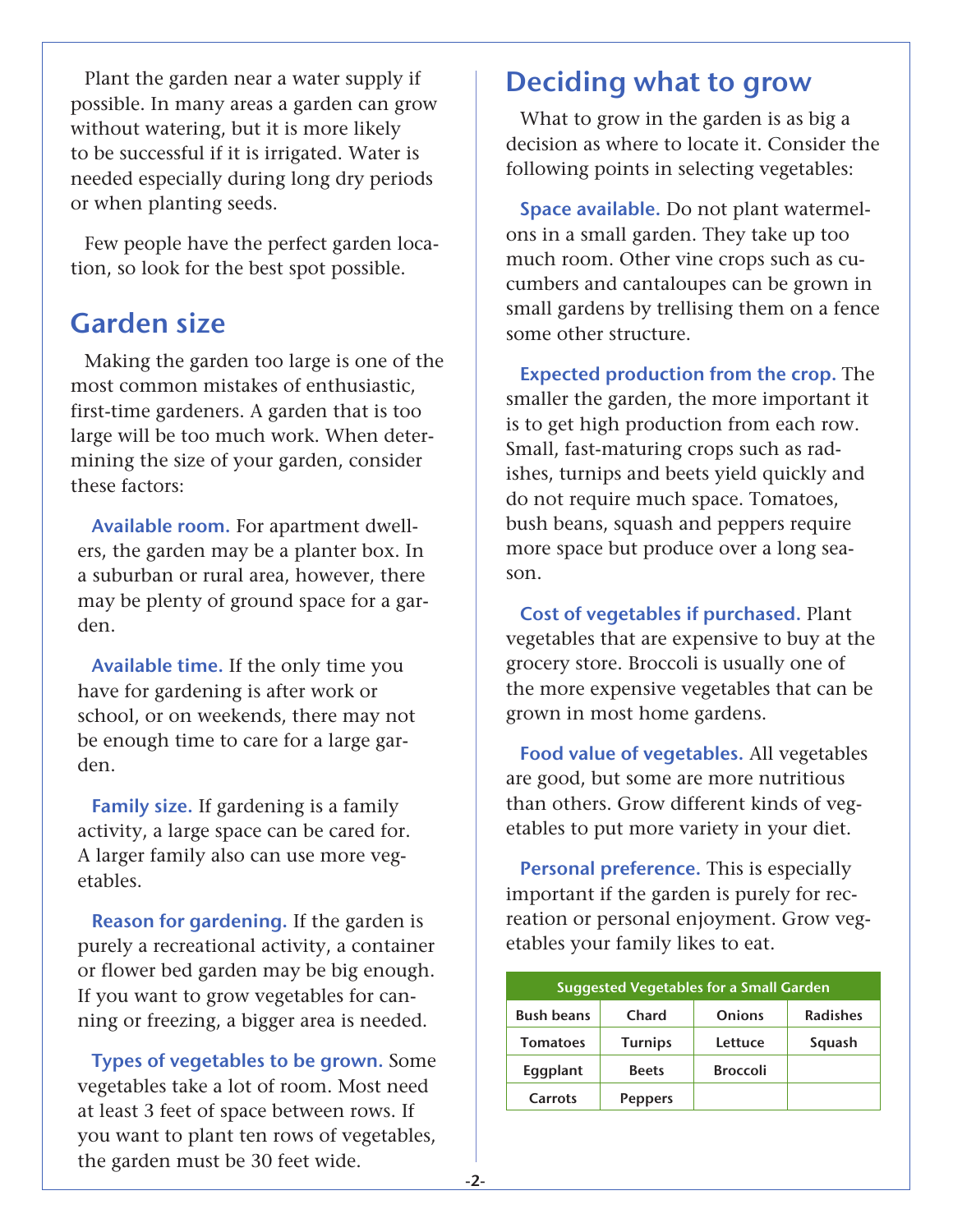# Location of vegetables in the garden

Arrange vegetables in a way that makes the most efficient use of space and light. Group tall vegetables such as okra, corn and tomatoes together on the north side of the garden where they won't shade shorter vegetables such as bush beans. Also, group vegetables according to maturity. This makes it easier to replant after removing an early crop such as lettuce or beets (Fig. 2).



**Figure 2.** Plant tall vegetables where they won't shade shorter plants.

Plant small, fast-maturing vegetables between larger ones. Plant vine crops near a fence or trellis if possible.

Make a drawing on paper to show the location and spacing of vegetables in the garden (Fig. 3.)



**Figure 3.** A garden planting guide.

# Timing of planting

Vegetables are divided into two general groups—warm season and cool season. Cool-season crops can stand lower temperatures; plant them before the soil warms in the spring. They also can be planted in late summer to harvest after the first frost in the fall.

Warm-season crops cannot tolerate frost and will not grow when the soil temperature is cool. Plant them after the last frost in the spring and early enough to mature before frost in the fall.

# Temperature classification of some vegetables

| <b>Cool season</b> |               | <b>Warm season</b> |               |
|--------------------|---------------|--------------------|---------------|
| <b>Beet</b>        | <b>Greens</b> | Corn               | Squash        |
| Carrot             | Radish        | Bean               | Cucumber      |
| Cabbage            | <b>Turnip</b> | Okra               | <b>Tomato</b> |
| <b>Broccoli</b>    | Lettuce       | Pepper             | Eggplant      |
| Onion              | Collard       |                    |               |

# How much to plant

Some vegetables produce more than others so fewer plants will be needed. The amount to plant depends on family size, expected production, and whether or not you plan to do any freezing or canning. Do not plant too much. Over-planting is wasteful and takes too much work.